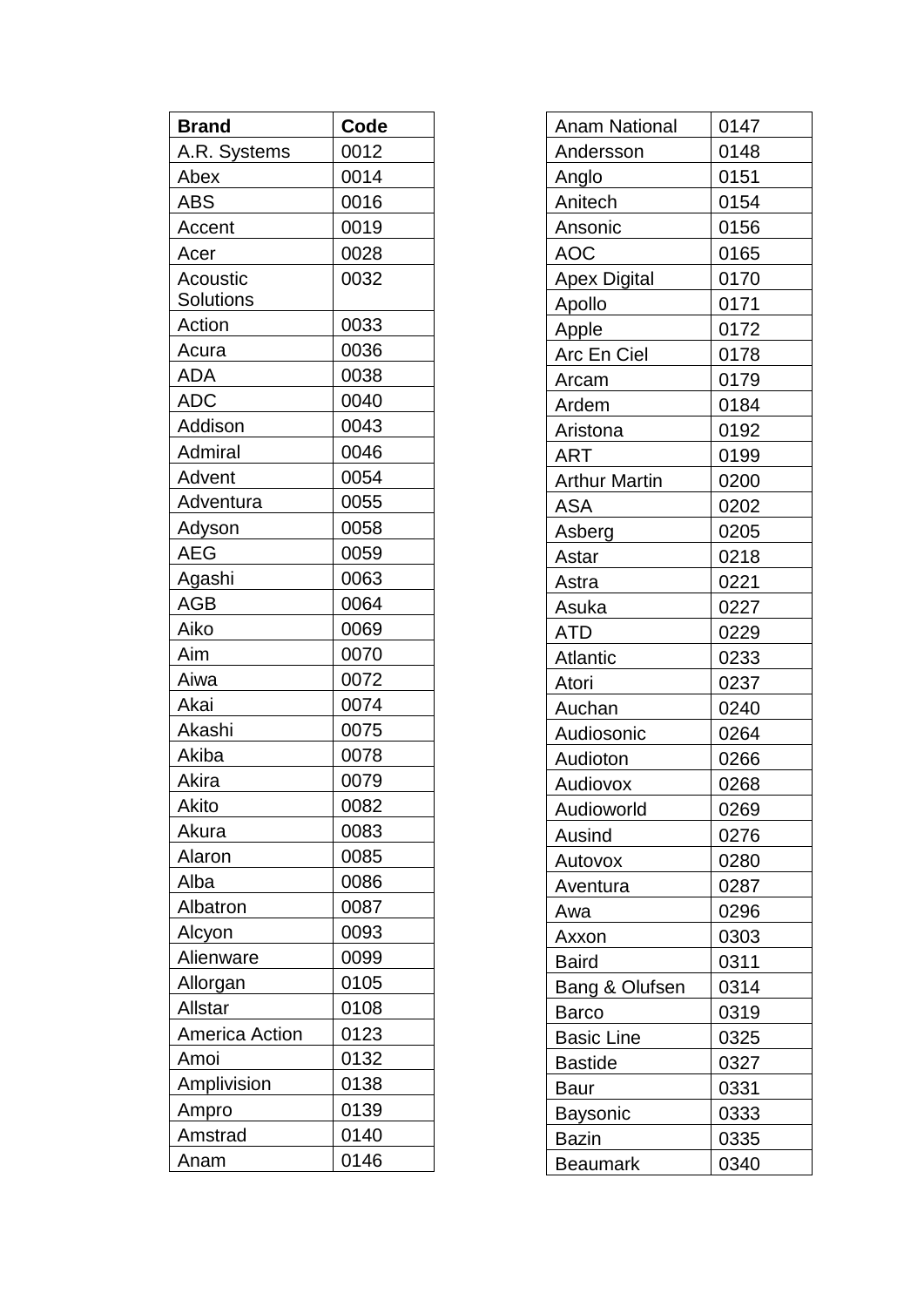| Beijing                  | 0345 |
|--------------------------|------|
| Beko                     | 0346 |
| <b>Belcor</b>            | 0348 |
| <b>Bell &amp; Howell</b> | 0350 |
| <b>Belson</b>            | 0355 |
| <b>Belstar</b>           | 0357 |
| <b>BenQ</b>              | 0359 |
| Beon                     | 0361 |
| <b>Berthen</b>           | 0363 |
| <b>Best</b>              | 0364 |
| <b>Bestar</b>            | 0368 |
| Bestar-Daewoo            | 0369 |
| <b>Binatone</b>          | 0378 |
| <b>Black Diamond</b>     | 0384 |
| <b>Black Star</b>        | 0386 |
| <b>Blackway</b>          | 0388 |
| Blaupunkt                | 0390 |
| <b>Blue Sky</b>          | 0395 |
| <b>Blue Star</b>         | 0396 |
| Boca                     | 0399 |
| <b>Bondstec</b>          | 0403 |
| <b>Boots</b>             | 0405 |
| BPL                      | 0413 |
| <b>Bradford</b>          | 0414 |
| <b>Brandt</b>            | 0416 |
| <b>Brillian</b>          | 0422 |
| <b>Brinkmann</b>         | 0423 |
| Brionvega                | 0424 |
| <b>Britannia</b>         | 0425 |
| <b>Brockwood</b>         | 0430 |
| <b>Broksonic</b>         | 0432 |
| <b>Bruns</b>             | 0435 |
| <b>BskyB</b>             | 0436 |
| <b>BSR</b>               | 0437 |
| <b>BTC</b>               | 0439 |
| <b>Bush</b>              | 0445 |
| Byd:sign                 | 0448 |
| C-Tech                   | 0449 |
| Caihong                  | 0462 |
| Caishi                   | 0465 |
| Candle                   | 0480 |
| Capsonic                 | 0486 |

| Carad              | 0488 |
|--------------------|------|
| Carena             | 0489 |
| Carnivale          | 0491 |
| Carrefour          | 0492 |
| Carver             | 0494 |
| Cascade            | 0496 |
| Casio              | 0499 |
| Cathay             | 0501 |
| <b>CCE</b>         | 0504 |
| Celebrity          | 0509 |
| Celera             | 0510 |
| Celestial          | 0511 |
| Centrex            | 0516 |
| Centrum            | 0519 |
| Centurion          | 0520 |
| Century            | 0521 |
| <b>CGE</b>         | 0523 |
| Changcheng         | 0526 |
| Changfei           | 0527 |
| Changfeng          | 0528 |
| Changhai           | 0529 |
| Changhong          | 0530 |
| Chun Yun           | 0545 |
| Chunfeng           | 0546 |
| Chung Hsin         | 0547 |
| Chunsun            | 0549 |
| Cimline            | 0552 |
| Cinex              | 0563 |
| Citizen            | 0567 |
| City               | 0569 |
| Clarion            | 0575 |
| Clarivox           | 0576 |
| Clatronic          | 0581 |
| Clayton            | 0582 |
| <b>CMS</b>         | 0590 |
| <b>CMS Hightec</b> | 0591 |
| Coby               | 0597 |
| Commercial         | 0615 |
| Solutions          |      |
| Concerto           | 0625 |
| Concorde           | 0626 |
| Condor             | 0627 |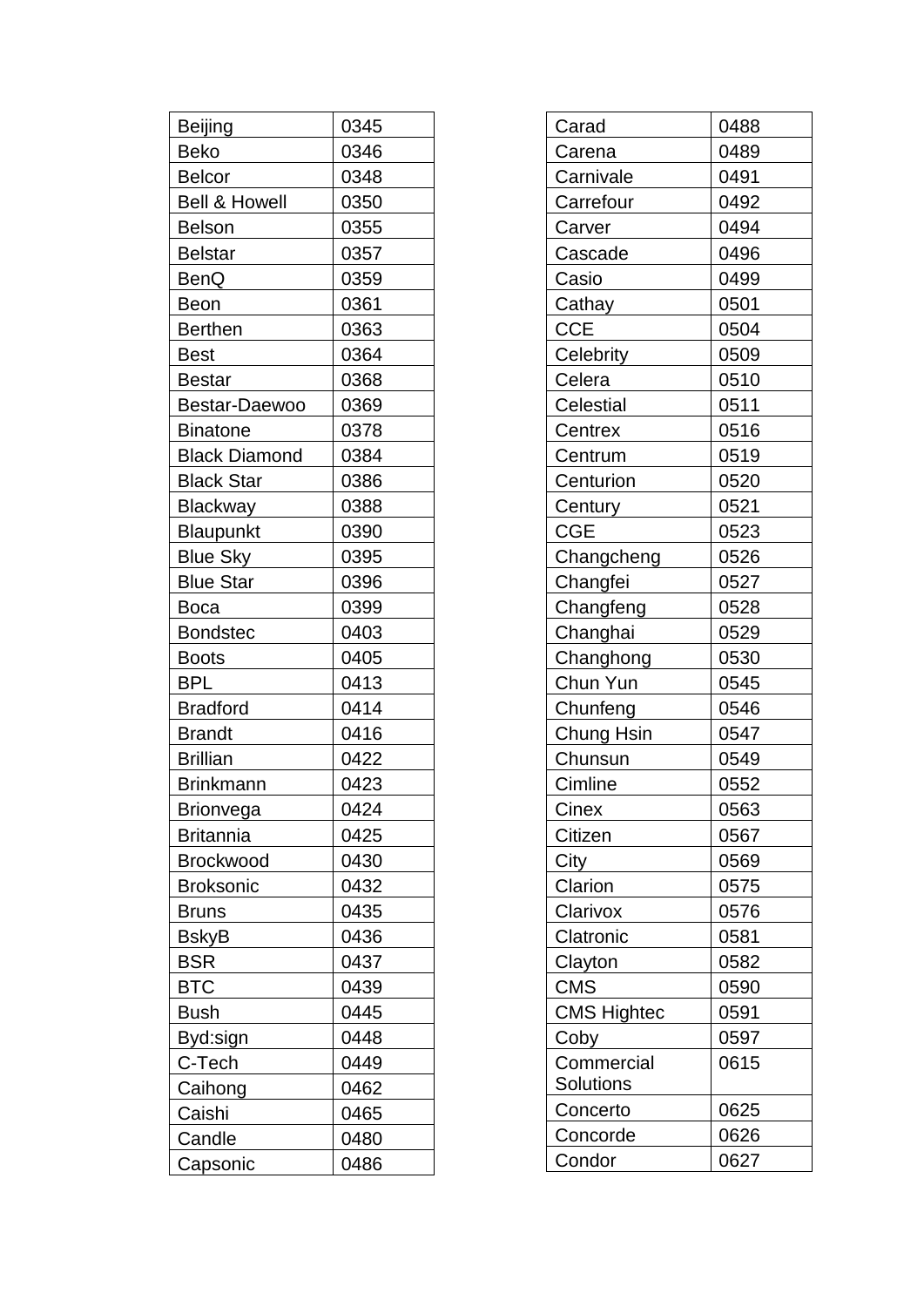| Conia                 | 0628 |
|-----------------------|------|
| Conrowa               | 0634 |
| Contec                | 0635 |
| Continental           | 0637 |
| Edison                |      |
| Cosmel                | 0647 |
| Craig                 | 0650 |
| Crosley               | 0655 |
| Crown                 | 0658 |
| <b>CS Electronics</b> | 0663 |
| CTC                   | 0664 |
| <b>CTX</b>            | 0665 |
| Curtis                | 0666 |
| <b>Curtis Mathes</b>  | 0667 |
| <b>CXC</b>            | 0670 |
| CyberPower            | 0674 |
| Cybertron             | 0675 |
| Cytron                | 0680 |
| D-Vision              | 0684 |
| Daewoo                | 0692 |
| Dainichi              | 0694 |
| Dansai                | 0699 |
| Dantax                | 0702 |
| Datsura               | 0703 |
| Dawa                  | 0707 |
| Daytron               | 0710 |
| De Graaf              | 0716 |
| DEC.                  | 0717 |
| Decca                 | 0718 |
| Deitron               | 0722 |
| Dell                  | 0725 |
| Denon                 | 0731 |
| Denver                | 0733 |
| Desmet                | 0738 |
| Diamant               | 0746 |
| Diamond               | 0747 |
| <b>Diamond Vision</b> | 0748 |
| <b>Dick Smith</b>     | 0750 |
| Electronics           |      |
| Digatron              | 0751 |
| Digihome              | 0758 |
| <b>Digiline</b>       | 0759 |
| <b>Digital Life</b>   | 0772 |

| <b>Digitex</b> | 0780 |
|----------------|------|
| Digitor        | 0781 |
| <b>DirecTV</b> | 0794 |
| Dixi           | 0807 |
| DL             | 0810 |
| Domeos         | 0817 |
| Dongda         | 0820 |
| Donghai        | 0821 |
| Drean          | 0832 |
| <b>DSE</b>     | 0833 |
| <b>DTS</b>     | 0837 |
| Dual           | 0838 |
| Dumont         | 0840 |
| Durabrand      | 0842 |
| <b>Dux</b>     | 0843 |
| <b>DVX</b>     | 0847 |
| Dwin           | 0848 |
| DX Antenna     | 0849 |
| Dynatron       | 0855 |
| Easy Living    | 0860 |
| Ecco           | 0864 |
| <b>ECE</b>     | 0865 |
| Elbe           | 0880 |
| Elcit          | 0883 |
| Electroband    | 0888 |
| Electrograph   | 0889 |
| Electrohome    | 0890 |
| Elektra        | 0896 |
| Elfunk         | 0899 |
| <b>ELG</b>     | 0900 |
| Elin           | 0902 |
| Elite          | 0903 |
| Elman          | 0907 |
| Elta           | 0910 |
| Emerson        | 0917 |
| Emperor        | 0921 |
| <b>Emprex</b>  | 0922 |
| Envision       | 0933 |
| Enzer          | 0934 |
| Epson          | 0937 |
| <b>Erres</b>   | 0942 |
| <b>ESA</b>     | 0943 |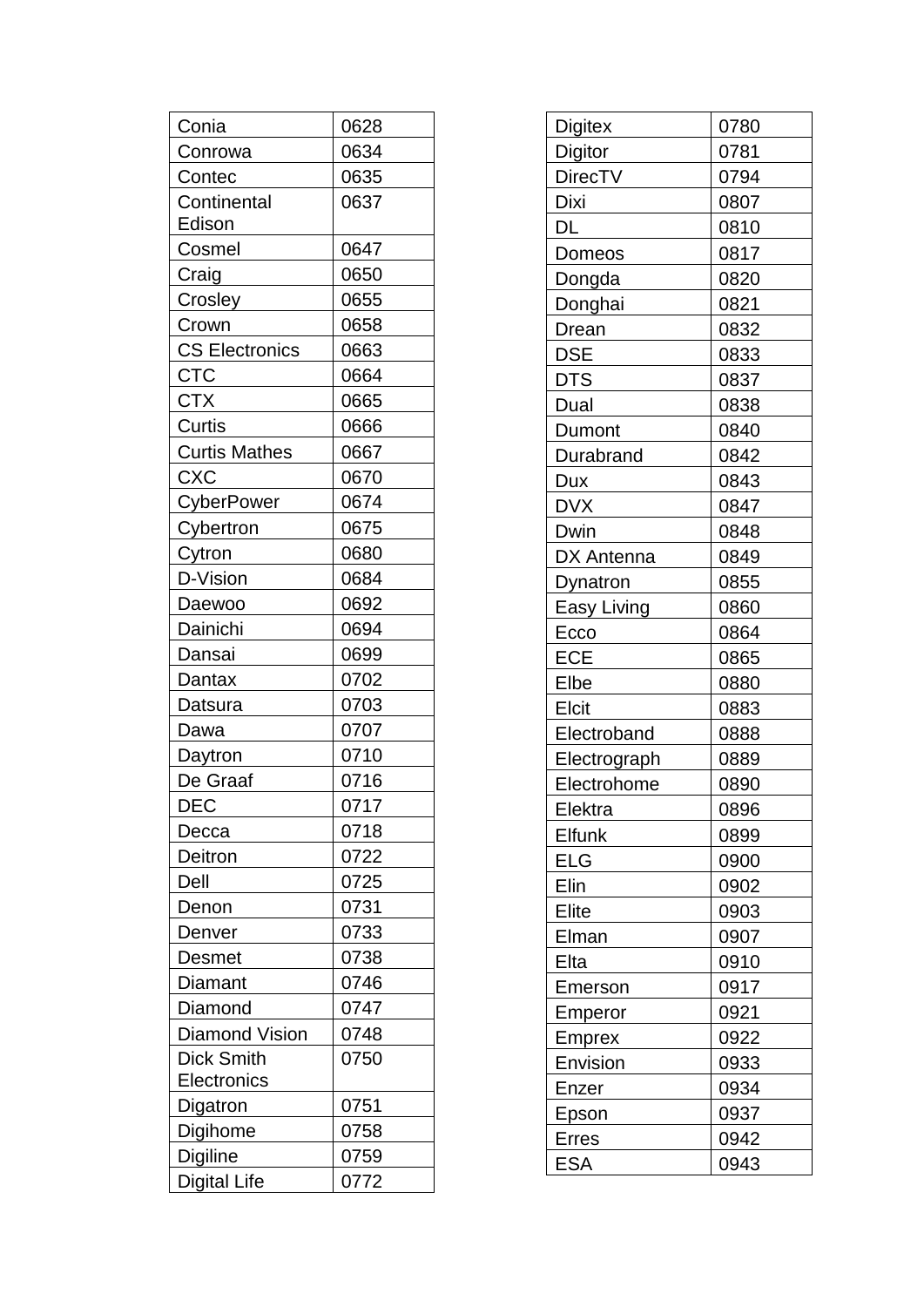| 0945 |
|------|
| 0949 |
| 0954 |
| 0955 |
| 0956 |
| 0957 |
| 0959 |
| 0972 |
| 0973 |
| 0975 |
| 0976 |
| 0978 |
| 0990 |
| 0991 |
| 0993 |
| 0994 |
| 0996 |
| 0998 |
| 1000 |
| 1003 |
| 1004 |
| 1008 |
| 1009 |
| 1014 |
| 1016 |
| 1023 |
| 1024 |
| 1027 |
| 1030 |
| 1040 |
| 1042 |
| 1052 |
| 1053 |
| 1054 |
| 1056 |
| 1058 |
| 1061 |
| 1064 |
| 1068 |
| 1069 |
| 1076 |
| 1078 |
|      |

| <b>GE</b>              | 1081 |
|------------------------|------|
| <b>Geant Casino</b>    | 1082 |
| <b>GEC</b>             | 1083 |
| Geloso                 | 1087 |
| <b>General Technic</b> | 1095 |
| Genesis                | 1096 |
| Genexxa                | 1097 |
| Giant                  | 1113 |
| Gibralter              | 1114 |
| Go Video               | 1126 |
| Goldfunk               | 1135 |
| GoldHand               | 1136 |
| Goldline               | 1138 |
| GoldStar               | 1140 |
| Goodmans               | 1142 |
| Gorenje                | 1144 |
| <b>GP</b>              | 1147 |
| <b>GPM</b>             | 1149 |
| <b>GPX</b>             | 1150 |
| Gradiente              | 1151 |
| Graetz                 | 1152 |
| Granada                | 1154 |
| Grandin                | 1156 |
| Gronic                 | 1160 |
| Grundig                | 1162 |
| Grunkel                | 1164 |
| Grunpy                 | 1165 |
| Haaz                   | 1172 |
| Haier                  | 1175 |
| Haihong                | 1176 |
| Halifax                | 1179 |
| Hallmark               | 1180 |
| Hampton                | 1183 |
| Hankook                | 1188 |
| Hannspree              | 1189 |
| Hanseatic              | 1190 |
| Hantarex               | 1192 |
| Hantor                 | 1193 |
| <b>Harley Davidson</b> | 1197 |
| Harman/Kardon          | 1198 |
| Harvard                | 1202 |
| Harwa                  | 1203 |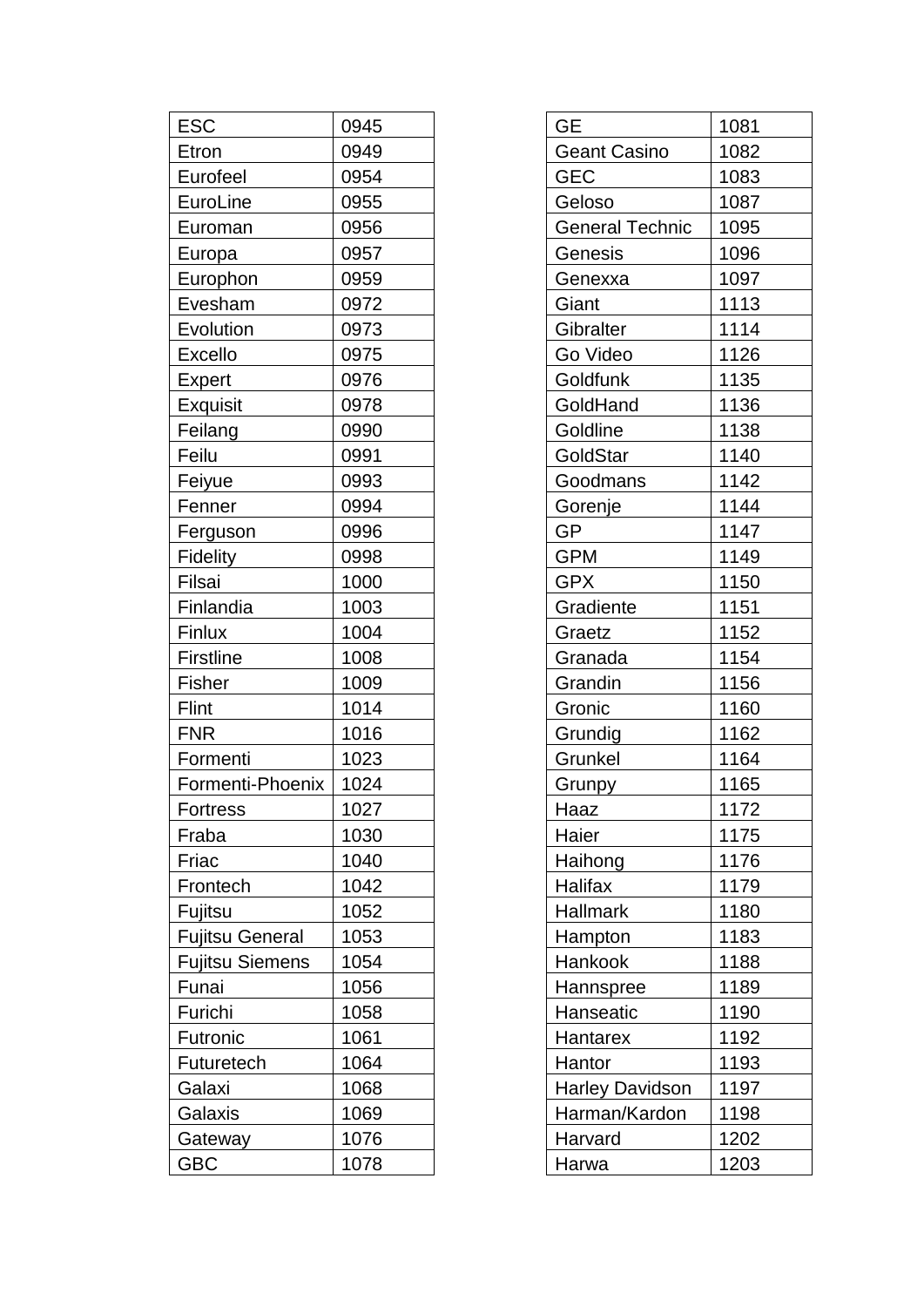| Harwood                | 1204 |
|------------------------|------|
| <b>Hauppauge</b>       | 1206 |
| Havermy                | 1208 |
| <b>HCM</b>             | 1210 |
| <b>Helios</b>          | 1219 |
| <b>Hello Kitty</b>     | 1221 |
| Hema                   | 1222 |
| Hemmermann             | 1223 |
| <b>Hewlett Packard</b> | 1229 |
| Hifivox                | 1233 |
| Higashi                | 1234 |
| Highline               | 1236 |
| Hikona                 | 1237 |
| Hinari                 | 1243 |
| Hisawa                 | 1247 |
| Hisense                | 1249 |
| Hitachi                | 1251 |
| Hitachi Fujian         | 1252 |
| <b>Hitec</b>           | 1253 |
| Hitsu                  | 1257 |
| Hoeher                 | 1262 |
| Hongmei                | 1272 |
| Hornyphon              | 1277 |
| Hoshai                 | 1278 |
| Howard                 | 1281 |
| Computers              |      |
| HP                     | 1283 |
| Huafa                  | 1287 |
| Huanghaimei            | 1288 |
| Huanghe                | 1289 |
| Huanglong              | 1290 |
| Huangshan              | 1291 |
| Huanyu                 | 1292 |
| Huari                  | 1294 |
| Humax                  | 1298 |
| Hush                   | 1304 |
| Hygashi                | 1308 |
| <b>Hyper</b>           | 1309 |
| Hypson                 | 1312 |
| Hyundai                | 1315 |
| Iberia                 | 1320 |
| <b>iBUYPOWER</b>       | 1322 |

| <b>ICE</b>       | 1324 |
|------------------|------|
| <b>ICeS</b>      | 1325 |
| iLo              | 1341 |
| Imperial         | 1346 |
| Indesit          | 1349 |
| Indiana          | 1350 |
| Infinity         | 1352 |
| <b>InFocus</b>   | 1353 |
| Ingelen          | 1354 |
| Ingersol         | 1355 |
| Initial          | 1356 |
| Inno Hit         | 1358 |
| Innova           | 1359 |
| Innovation       | 1360 |
| Inotech          | 1364 |
| Insignia         | 1368 |
| Inteq            | 1373 |
| Interbuy         | 1376 |
| Interfunk        | 1377 |
| Internal         | 1379 |
| International    | 1380 |
| Intervision      | 1386 |
| Irradio          | 1396 |
| <b>IRT</b>       | 1397 |
| Isukai           | 1402 |
| <b>ITC</b>       | 1404 |
| <b>ITS</b>       | 1405 |
| <b>ITT</b>       | 1406 |
| <b>ITT Nokia</b> | 1407 |
| <b>ITV</b>       | 1408 |
| Janeil           | 1414 |
| <b>JBL</b>       | 1420 |
| <b>JCB</b>       | 1421 |
| Jean             | 1424 |
| <b>JEC</b>       | 1426 |
| Jensen           | 1429 |
| Jiahua           | 1435 |
| Jinfeng          | 1438 |
| Jinhai           | 1439 |
| Jinxing          | 1442 |
| <b>JMB</b>       | 1445 |
| <b>JNC</b>       | 1446 |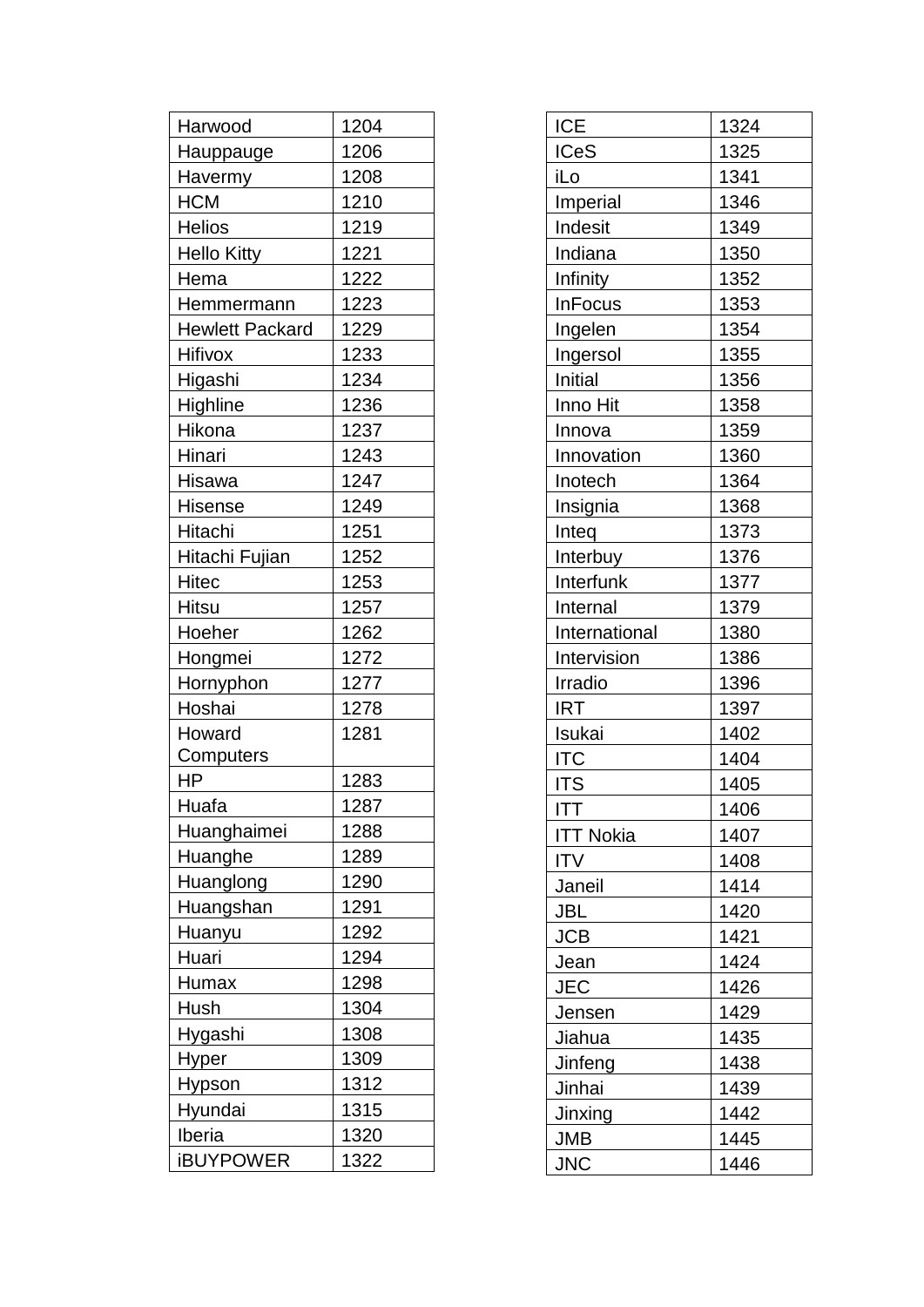| Jocel        | 1448 |
|--------------|------|
| Jubilee      | 1460 |
| <b>JVC</b>   | 1464 |
| Kaisui       | 1471 |
| Kamp         | 1475 |
| Kangchong    | 1476 |
| Kanghua      | 1477 |
| Kapsch       | 1483 |
| Karcher      | 1484 |
| Kathrein     | 1486 |
| Kawa         | 1487 |
| Kawasho      | 1489 |
| KDS          | 1494 |
| <b>KEC</b>   | 1496 |
| Ken Brown    | 1499 |
| Kendo        | 1500 |
| Kennedy      | 1504 |
| Kennex       | 1505 |
| Kenwood      | 1507 |
| Khind        | 1511 |
| <b>KIC</b>   | 1512 |
| Kingsley     | 1520 |
| Kiota        | 1522 |
| Kioto        | 1523 |
| Kiton        | 1525 |
| KLH          | 1529 |
| KLL          | 1531 |
| <b>Kloss</b> | 1532 |
| Kneissel     | 1535 |
| Kolin        | 1541 |
| Kolster      | 1543 |
| Konig        | 1547 |
| Konka        | 1548 |
| Korpel       | 1552 |
| Korting      | 1554 |
| Kosmos       | 1557 |
| Koyoda       | 1561 |
| KTV          | 1572 |
| Kunlun       | 1578 |
| Kuro         | 1579 |
| Kyoshu       | 1583 |
| Kyoto        | 1585 |

| <b>L&amp;S Electronic</b> | 1588 |
|---------------------------|------|
| LaSAT                     | 1597 |
| Lavis                     | 1602 |
| Lecson                    | 1606 |
| Lenco                     | 1615 |
| Lenoir                    | 1617 |
| Lesa                      | 1622 |
| Lexsor                    | 1626 |
| Leyco                     | 1627 |
| LG                        | 1628 |
| Liesenk & Tter            | 1630 |
| Liesenkotter              | 1631 |
| Lifetec                   | 1633 |
| Linksys                   | 1640 |
| Lloyd's                   | 1648 |
| Local India TV            | 1653 |
| Local Malaysia<br>TV      | 1656 |
| Lodos                     | 1659 |
| Loewe                     | 1660 |
| Logik                     | 1661 |
| Logix                     | 1663 |
| Luma                      | 1674 |
| Lumatron                  | 1676 |
| Lux May                   | 1680 |
| Luxman                    | 1682 |
| Luxor                     | 1683 |
| LXI                       | 1686 |
| M Electronic              | 1688 |
| Madison                   | 1698 |
| MAG                       | 1701 |
| Magnadyne                 | 1702 |
| Magnafon                  | 1703 |
| Magnasonic                | 1704 |
| Magnavox                  | 1706 |
| Magnin                    | 1708 |
| Magnum                    | 1709 |
| Majestic                  | 1713 |
| Mandor                    | 1717 |
| Manesth                   | 1718 |
| Manhattan                 | 1719 |
| Marantz                   | 1724 |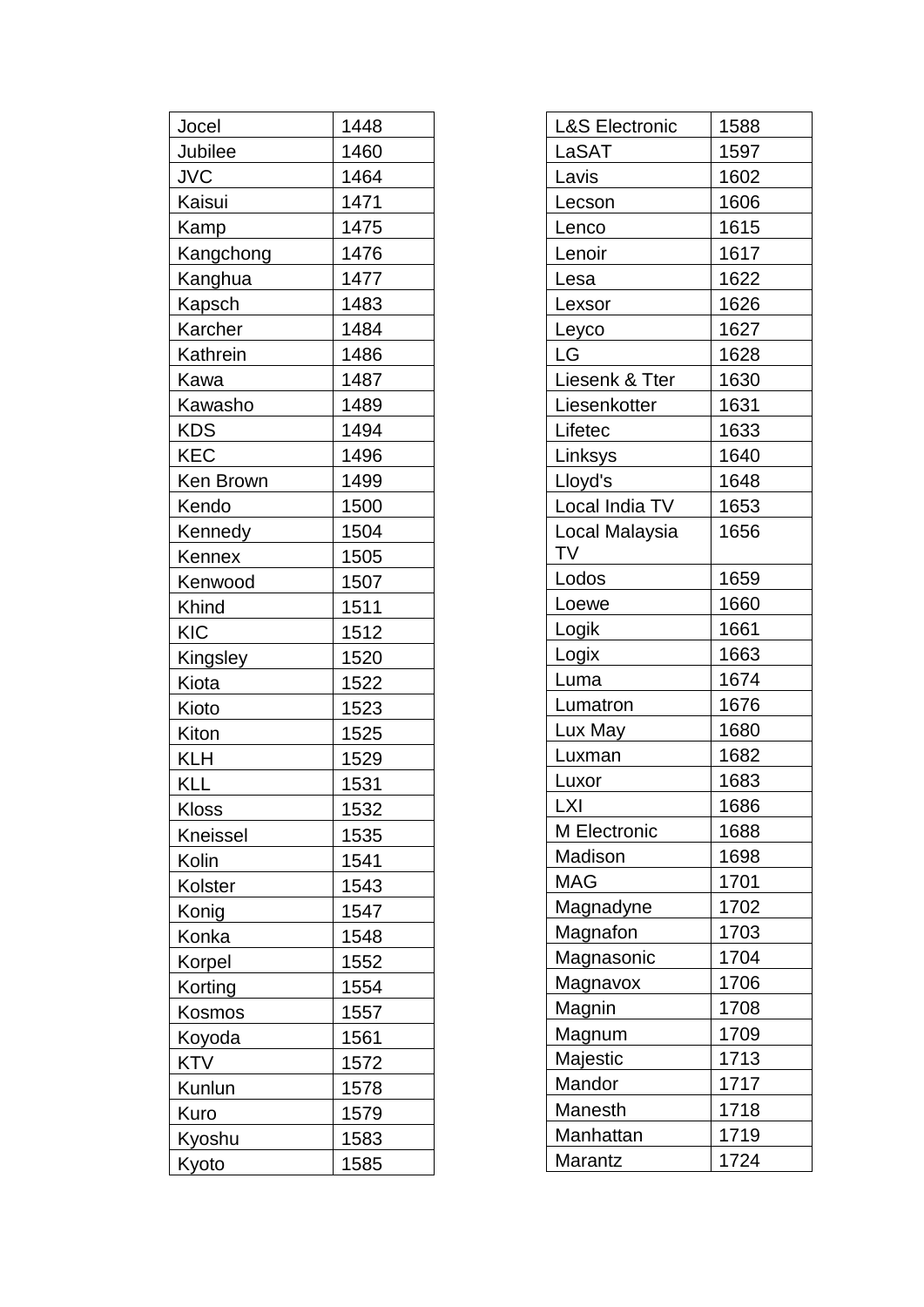| Marelli                | 1729 |
|------------------------|------|
| Mark                   | 1731 |
| Mascom                 | 1738 |
| Mastro                 | 1743 |
| Masuda                 | 1744 |
| Matsui                 | 1750 |
| Matsushita             | 1751 |
| Maxdorf                | 1756 |
| Maxent                 | 1757 |
| Maxim                  | 1759 |
| McMichael              | 1768 |
| Meck                   | 1775 |
| <b>Media Center PC</b> | 1777 |
| Mediator               | 1784 |
| Medion                 | 1787 |
| Medison                | 1788 |
| Megapower              | 1791 |
| Megatron               | 1795 |
| MEI                    | 1796 |
| Melvox                 | 1799 |
| <b>Memorex</b>         | 1800 |
| Memphis                | 1802 |
| <b>Mercury</b>         | 1804 |
| Mermaid                | 1806 |
| Metronic               | 1809 |
| Metz                   | 1810 |
| MGA                    | 1811 |
| Micromaxx              | 1822 |
| Microsoft              | 1826 |
| Microstar              | 1827 |
| <b>MicroTEK</b>        | 1829 |
| Midland                | 1831 |
| Mikomi                 | 1833 |
| Minato                 | 1835 |
| Mind                   | 1837 |
| Minerva                | 1838 |
| Minoka                 | 1840 |
| <b>Mintek</b>          | 1845 |
| Minutz                 | 1847 |
| Mitsubishi             | 1855 |
| Mivar                  | 1857 |
| Monivision             | 1872 |

| Morgan's         | 1875 |
|------------------|------|
| Motion           | 1877 |
| Motorola         | 1878 |
| MTC              | 1889 |
| MTEC             | 1890 |
| <b>MTlogic</b>   | 1892 |
| Mudan            | 1896 |
| Multistandard    | 1904 |
| Multitec         | 1906 |
| <b>Multitech</b> | 1907 |
| <b>Murphy</b>    | 1911 |
| Musikland        | 1915 |
| Myryad           | 1922 |
| NAD              | 1926 |
| Naiko            | 1930 |
| Nakimura         | 1933 |
| <b>Naonis</b>    | 1936 |
| <b>NAT</b>       | 1941 |
| National         | 1942 |
| <b>NEC</b>       | 1950 |
| Neckermann       | 1951 |
| NEI              | 1952 |
| Nesco            | 1960 |
| <b>Netsat</b>    | 1966 |
| <b>NetTV</b>     | 1967 |
| <b>Network</b>   | 1968 |
| Neufunk          | 1970 |
| New Tech         | 1979 |
| New World        | 1980 |
| Newave           | 1981 |
| Nicamagic        | 1994 |
| Nikkai           | 1998 |
| Nikkei           | 1999 |
| <b>Nikko</b>     | 2000 |
| <b>Nintaus</b>   | 2006 |
| Niveus Media     | 2012 |
| <b>Noblex</b>    | 2013 |
| Nobliko          | 2014 |
| Nogamatic        | 2016 |
| Nokia            | 2017 |
| Norcent          | 2020 |
| Nordic           | 2021 |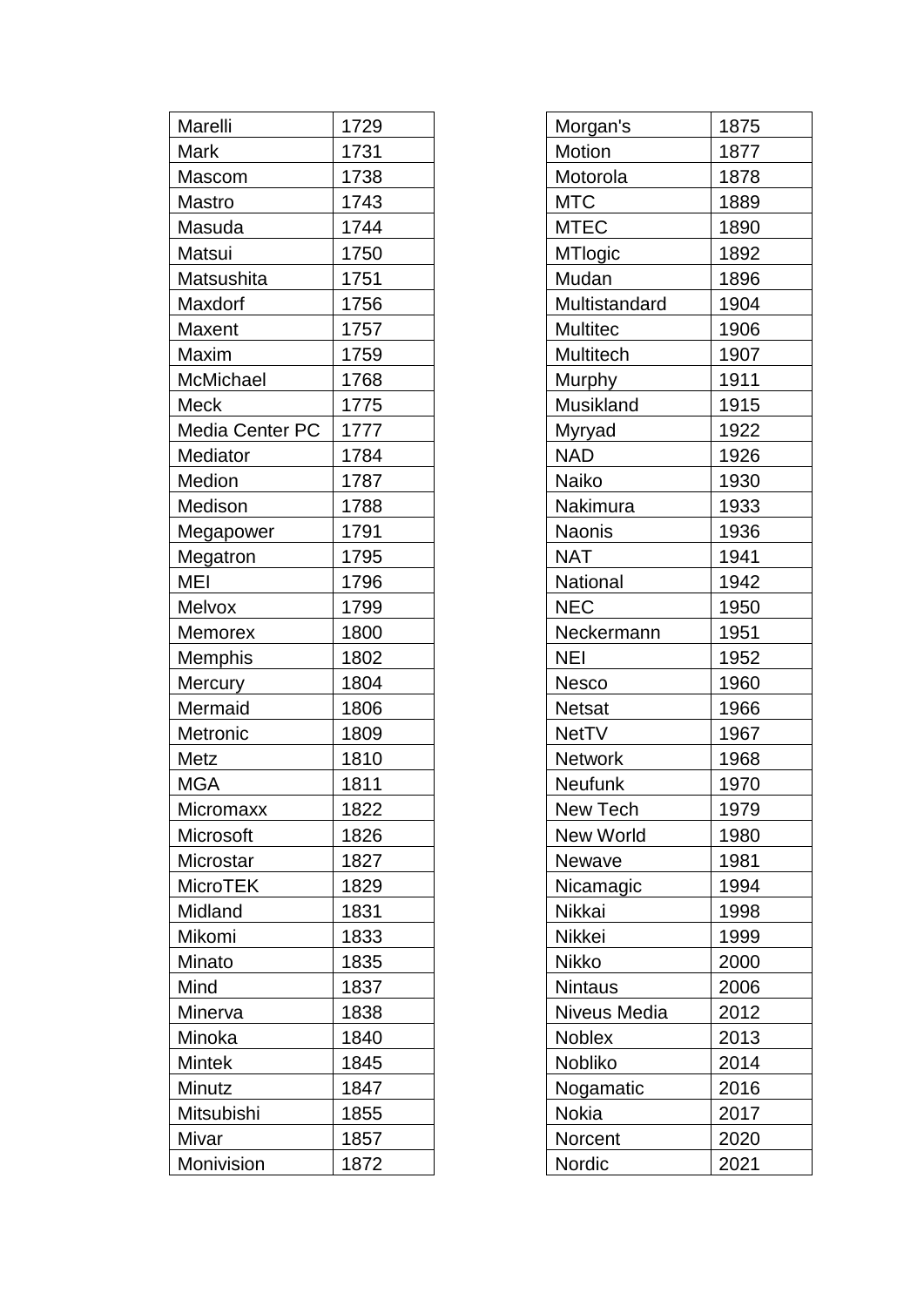| Nordmende           | 2022 |
|---------------------|------|
| Normerel            | 2024 |
| Northgate           | 2027 |
| Norwood Micro       | 2029 |
| Novatronic          | 2035 |
| NTC                 | 2045 |
| Nu-Tec              | 2048 |
| NuVision            | 2053 |
| Oceanic             | 2061 |
| Okano               | 2065 |
| Olevia              | 2067 |
| Omni                | 2074 |
| Onida               | 2081 |
| Onimax              | 2082 |
| Onwa                | 2087 |
| Opera               | 2090 |
| Oppo                | 2092 |
| Optimus             | 2095 |
| Optoma              | 2097 |
| Optonica            | 2099 |
| Orbit               | 2103 |
| Orion               | 2111 |
| Orline              | 2113 |
| Ormond              | 2114 |
| Orsowe              | 2116 |
| Osaki               | 2118 |
| Osio                | 2121 |
| Oso                 | 2122 |
| Osume               | 2123 |
| Otic                | 2125 |
| <b>Otto Versand</b> | 2126 |
| Pacific             | 2135 |
| <b>Packard Bell</b> | 2138 |
| Pael                | 2140 |
| Palladium           | 2145 |
| Palsonic            | 2147 |
| Panama              | 2149 |
| Panasonic           | 2153 |
| Panavision          | 2154 |
| Panda               | 2155 |
| Pathe Cinema        | 2168 |
| Pathe Marconi       | 2169 |

| Pausa          | 2171 |
|----------------|------|
| Peng Sheng     | 2181 |
| Penney         | 2182 |
| Perdio         | 2185 |
| Perfekt        | 2186 |
| <b>Petters</b> | 2189 |
| Philco         | 2192 |
| Philharmonic   | 2194 |
| <b>Philips</b> | 2195 |
| Phocus         | 2198 |
| Phoenix        | 2199 |
| Phonola        | 2201 |
| Phonotrend     | 2202 |
| Pilot          | 2207 |
| Pioneer        | 2212 |
| Pionier        | 2213 |
| Plantron       | 2219 |
| Playsonic      | 2224 |
| Polaroid       | 2230 |
| <b>Poppy</b>   | 2236 |
| Portland       | 2238 |
| Powerpoint     | 2241 |
| Precision      | 2244 |
| Premier        | 2248 |
| President      | 2250 |
| Prima          | 2253 |
| Princeton      | 2258 |
| Prinston       | 2259 |
| Prinz          | 2260 |
| Prism          | 2261 |
| Profex         | 2269 |
| Profilo        | 2272 |
| Profitronic    | 2273 |
| Proline        | 2274 |
| Promax         | 2275 |
| Proscan        | 2279 |
| Prosco         | 2280 |
| Prosonic       | 2282 |
| Protech        | 2284 |
| Proton         | 2288 |
| Protron        | 2289 |
| Proview        | 2290 |
|                |      |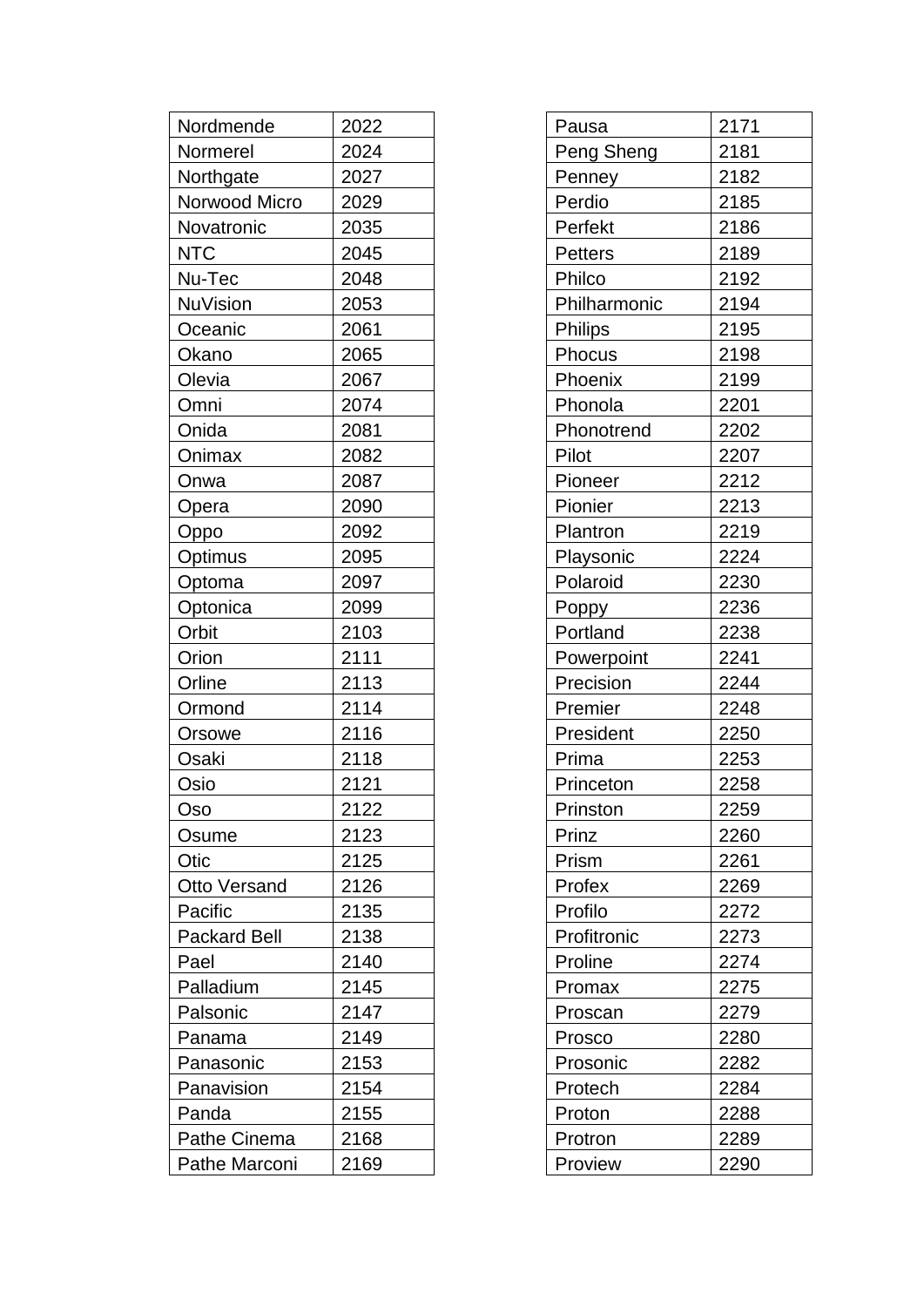| ProVision         | 2291 |
|-------------------|------|
| Pulsar            | 2296 |
| Pye               | 2302 |
| Pymi              | 2304 |
| Qingdao           | 2308 |
| Quasar            | 2320 |
| Quelle            | 2322 |
| Questa            | 2324 |
| R-Line            | 2327 |
| Radialva          | 2329 |
| Radiola           | 2330 |
| Radiomarelli      | 2331 |
| Radionette        | 2332 |
| <b>RadioShack</b> | 2333 |
| Radiotone         | 2334 |
| Rank              | 2345 |
| <b>Rank Arena</b> | 2346 |
| <b>RBM</b>        | 2350 |
| <b>RCA</b>        | 2351 |
| <b>Realistic</b>  | 2354 |
| Recco             | 2358 |
| Recor             | 2359 |
| Rectiligne        | 2362 |
| Rediffusion       | 2364 |
| Redstar           | 2366 |
| Reflex            | 2368 |
| Relisys           | 2374 |
| Remotec           | 2377 |
| Reoc              | 2379 |
| Revox             | 2383 |
| Rex               | 2385 |
| RFT               | 2386 |
| Rhapsody          | 2387 |
| Ricavision        | 2388 |
| Rinex             | 2392 |
| Roadstar          | 2398 |
| Robotron          | 2401 |
| Rolson            | 2410 |
| Rowa              | 2416 |
| Royal Lux         | 2420 |
| Runco             | 2423 |
| Saba              | 2429 |

| Sagem          | 2434 |
|----------------|------|
| Saisho         | 2437 |
| Saivod         | 2439 |
| Salora         | 2443 |
| <b>Sambers</b> | 2445 |
| Sampo          | 2446 |
| Samsung        | 2448 |
| Samsux         | 2449 |
| Sandra         | 2454 |
| Sansui         | 2458 |
| Sanyo          | 2462 |
| Sanyuan        | 2464 |
| <b>SBR</b>     | 2492 |
| Sceptre        | 2498 |
| Schaub Lorenz  | 2500 |
| Schneider      | 2501 |
| Scimitsu       | 2505 |
| Scotch         | 2506 |
| Scott          | 2508 |
| <b>Sears</b>   | 2514 |
| Seaway         | 2515 |
| Seelver        | 2520 |
| <b>SEG</b>     | 2522 |
| <b>SEI</b>     | 2524 |
| Sei-Sinudyne   | 2525 |
| Seleco         | 2528 |
| Semivox        | 2529 |
| Semp           | 2530 |
| Sencora        | 2531 |
| Sentra         | 2534 |
| Serie Dorada   | 2538 |
| Serino         | 2539 |
| Shanghai       | 2547 |
| Shaofeng       | 2549 |
| Sharp          | 2550 |
| Shencai        | 2553 |
| Sheng Chia     | 2554 |
| Shenyang       | 2555 |
| Sherwood       | 2557 |
| Shintoshi      | 2564 |
| Shivaki        | 2567 |
| Shogun         | 2568 |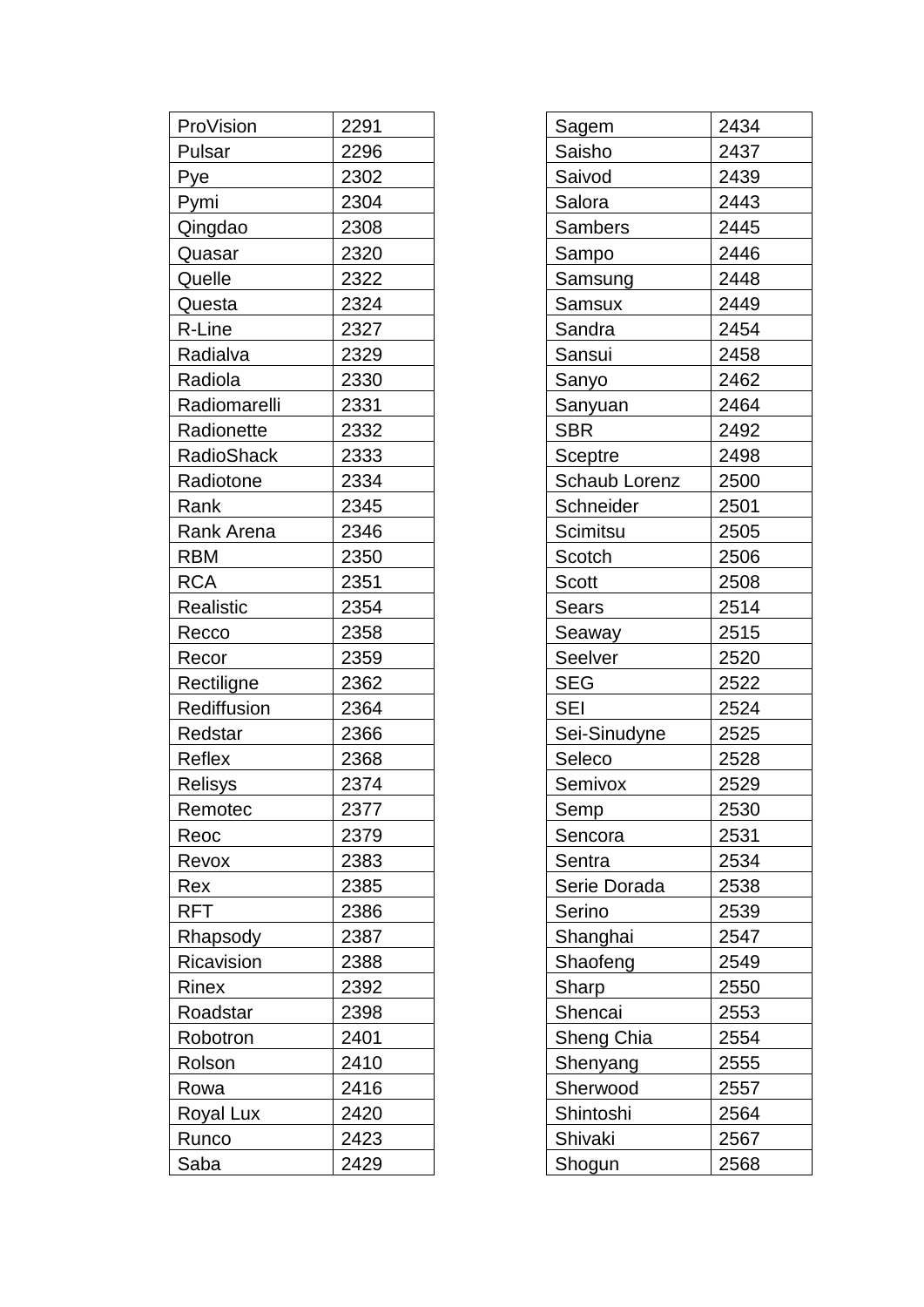| Shorai             | 2569 |
|--------------------|------|
| Siam               | 2572 |
| Siarem             | 2573 |
| <b>Siemens</b>     | 2574 |
| Siera              | 2576 |
| Siesta             | 2577 |
| Signature          | 2582 |
| Silva              | 2591 |
| Silva Schneider    | 2592 |
| Silver             | 2594 |
| <b>SilverCrest</b> | 2595 |
| Simpson            | 2598 |
| Singer             | 2599 |
| Sinotec            | 2600 |
| Sinudyne           | 2601 |
| <b>Skantic</b>     | 2605 |
| <b>SKY</b>         | 2610 |
| Skysonic           | 2627 |
| Skyworth           | 2631 |
| <b>SLX</b>         | 2638 |
| Sogera             | 2649 |
| Solavox            | 2654 |
| Sole               | 2655 |
| Sonawa             | 2663 |
| Soniko             | 2669 |
| Sonitron           | 2671 |
| Sonneclair         | 2673 |
| Sonoko             | 2675 |
| Sonolor            | 2676 |
| Sontec             | 2677 |
| Sony               | 2679 |
| Sound & Vision     | 2680 |
| Soundesign         | 2684 |
| Soundwave          | 2689 |
| Sova               | 2690 |
| Sowa               | 2691 |
| Soyea              | 2692 |
| Soyo               | 2693 |
| Spectroniq         | 2701 |
| Squareview         | 2703 |
| SSS                | 2708 |
| Stack 9            | 2710 |

| Standard         | 2713 |
|------------------|------|
| <b>Starlite</b>  | 2728 |
| Stenway          | 2739 |
| <b>Stern</b>     | 2741 |
| <b>Strato</b>    | 2745 |
| Strong           | 2748 |
| <b>Studio</b>    | 2750 |
| Experience       |      |
| Stylandia        | 2752 |
| <b>SunBrite</b>  | 2759 |
| Sunkai           | 2762 |
| Sunny            | 2764 |
| <b>Sunstar</b>   | 2768 |
| Sunwood          | 2772 |
| Superla          | 2782 |
| Superscan        | 2786 |
| Supersonic       | 2787 |
| <b>SuperTech</b> | 2789 |
| Supervision      | 2791 |
| Supra            | 2792 |
| Supre-Macy       | 2794 |
| Supreme          | 2795 |
| Susumu           | 2797 |
| Sutron           | 2798 |
| <b>SVA</b>       | 2800 |
| Svasa            | 2801 |
| Swisstec         | 2806 |
| Sydney           | 2808 |
| <b>Sylvania</b>  | 2809 |
| Symphonic        | 2810 |
| Synco            | 2811 |
| <b>Syntax</b>    | 2814 |
| <b>Sysline</b>   | 2815 |
| <b>Systemax</b>  | 2817 |
| Sytong           | 2820 |
| Tacico           | 2823 |
| <b>Tactus</b>    | 2825 |
| Tagar Systems    | 2831 |
| Taishan          | 2835 |
| <b>Talent</b>    | 2838 |
| Tandberg         | 2842 |
| Tandy            | 2843 |
|                  |      |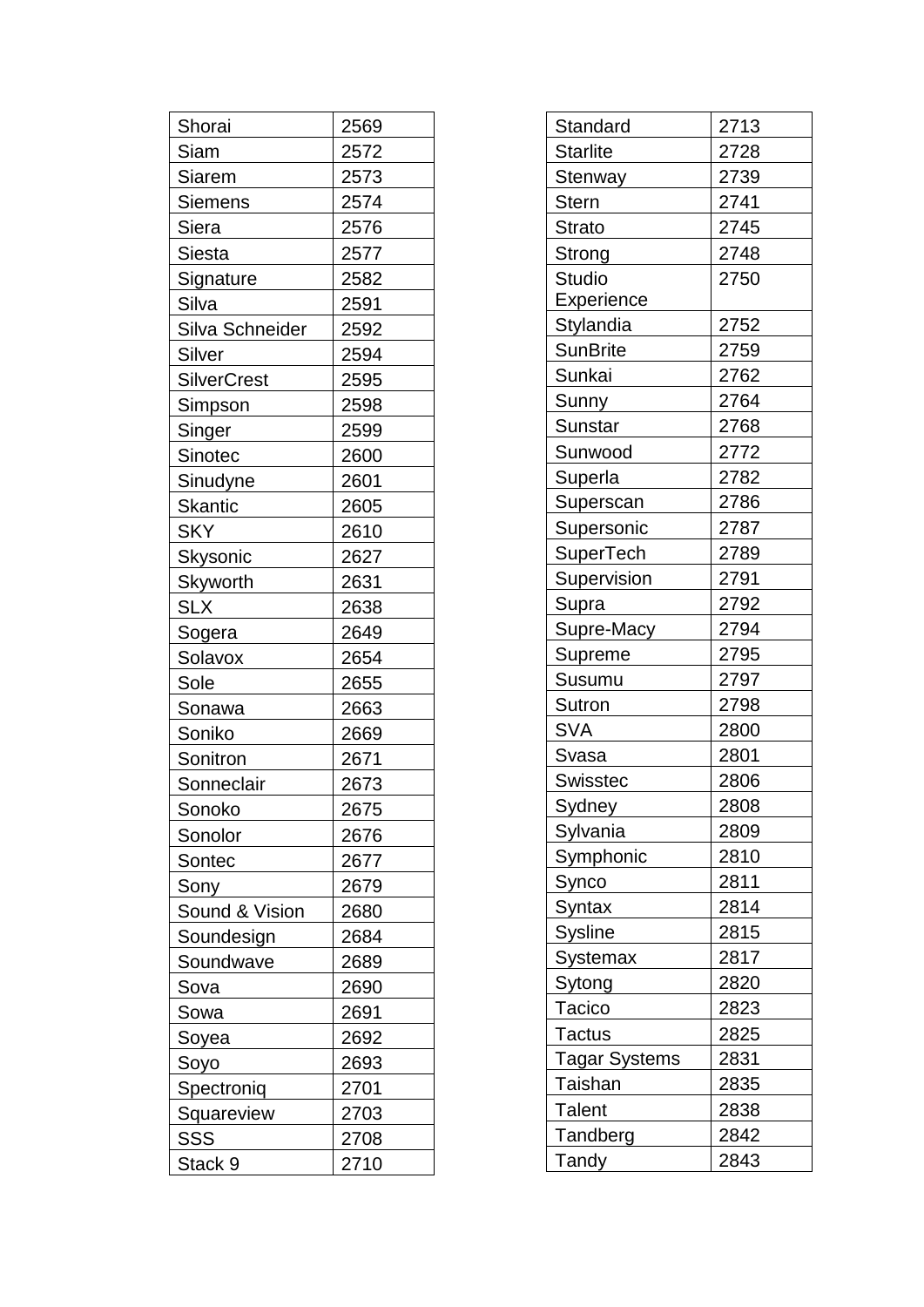| Tashiko            | 2850 |
|--------------------|------|
| Tatung             | 2852 |
| <b>TCL</b>         | 2856 |
| <b>TCM</b>         | 2857 |
| Teac               | 2860 |
| Тес                | 2861 |
| <b>Tech Line</b>   | 2863 |
| Techica            | 2865 |
| Technema           | 2866 |
| Technica           | 2868 |
| <b>Technics</b>    | 2869 |
| Technika           | 2870 |
| <b>TechniSat</b>   | 2873 |
| <b>Technisson</b>  | 2874 |
| <b>Technol Ace</b> | 2875 |
| Technosonic        | 2878 |
| <b>Techview</b>    | 2883 |
| Techwood           | 2884 |
| Tecnimagen         | 2885 |
| Teco               | 2886 |
| <b>Tedelex</b>     | 2889 |
| Tek                | 2892 |
| Teknika            | 2895 |
| Teleavia           | 2901 |
| Telecor            | 2910 |
| Telefunken         | 2914 |
| Telefusion         | 2915 |
| Telegazi           | 2917 |
| Telemeister        | 2924 |
| Telesonic          | 2930 |
| Telestar           | 2931 |
| Teletech           | 2934 |
| Teleton            | 2935 |
| Televideon         | 2938 |
| Teleview           | 2939 |
| Televiso           | 2941 |
| Temco              | 2946 |
| Tennessee          | 2952 |
| Tensai             | 2954 |
| Tenson             | 2955 |
| Tevion             | 2962 |
| Texet              | 2963 |

| Thomas                 | 2971 |
|------------------------|------|
| Thomson                | 2972 |
| Thorn                  | 2974 |
| <b>TMK</b>             | 2994 |
| <b>TML</b>             | 2995 |
| <b>TNCi</b>            | 2996 |
| Tobo                   | 2999 |
| Tokai                  | 3001 |
| Tokaido                | 3002 |
| Tokyo                  | 3004 |
| Tomashi                | 3006 |
| <b>Topline</b>         | 3016 |
| Toshiba                | 3021 |
| <b>Totevision</b>      | 3024 |
| Touch                  | 3025 |
| Towada                 | 3028 |
| Toyoda                 | 3030 |
| Trakton                | 3036 |
| <b>Trans Continens</b> | 3037 |
| <b>TRANS-</b>          | 3039 |
| continents             |      |
| Transonic              | 3041 |
| <b>Transtec</b>        | 3042 |
| <b>Triad</b>           | 3049 |
| <b>Trident</b>         | 3054 |
| <b>Tristar</b>         | 3057 |
| Triumph                | 3058 |
| <b>TVS</b>             | 3081 |
| <b>TVTEXT 95</b>       | 3082 |
| Uher                   | 3089 |
| Ultra                  | 3093 |
| <b>Ultravox</b>        | 3095 |
| <b>Unic Line</b>       | 3100 |
| <b>United</b>          | 3106 |
| Universal              | 3113 |
| Universum              | 3115 |
| Univox                 | 3116 |
| US Logic               | 3124 |
| <b>Vector Research</b> | 3137 |
| Venturer               | 3143 |
| <b>VEOS</b>            | 3144 |
| Vestel                 | 3148 |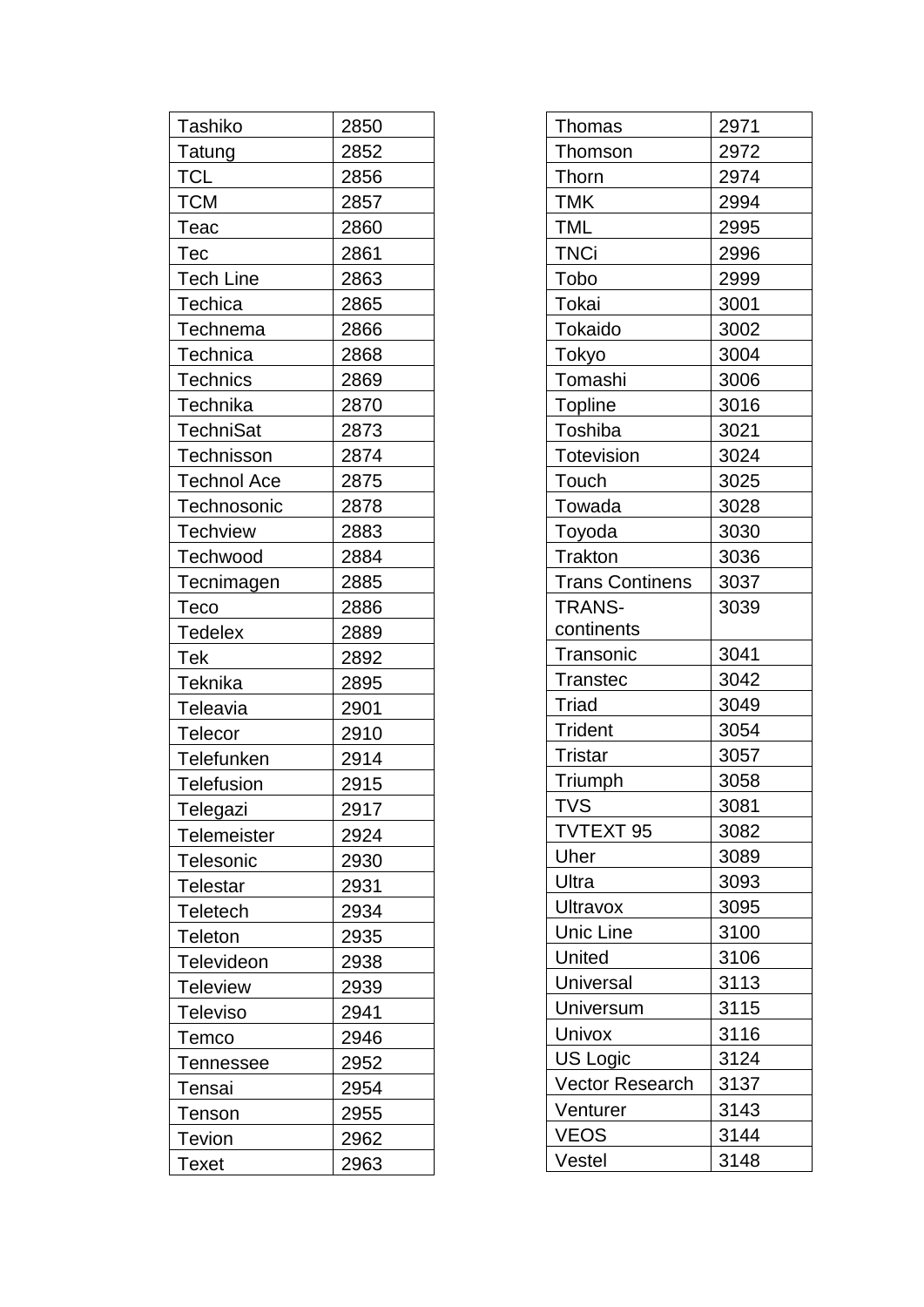| Vexa              | 3149 |
|-------------------|------|
| Vibrant           | 3154 |
| Victor            | 3155 |
| Videocon          | 3163 |
| Videologic        | 3165 |
| Videologique      | 3166 |
| Videosat          | 3170 |
| VideoSystem       | 3172 |
| Videotechnic      | 3173 |
| Videoton          | 3174 |
| Vidikron          | 3178 |
| Vidtech           | 3179 |
| Viewsonic         | 3186 |
| Viking            | 3188 |
| Viore             | 3192 |
| Visiola           | 3197 |
| Vision            | 3198 |
| Vistar            | 3207 |
| Vizio             | 3211 |
| Voodoo            | 3215 |
| Vortec            | 3217 |
| Voxson            | 3220 |
| Vue               | 3225 |
| Waltham           | 3230 |
| Wards             | 3231 |
| Watson            | 3233 |
| <b>Watt Radio</b> | 3234 |
| Wa <u>ycon</u>    | 3237 |
| Wega              | 3238 |
| Wegavox           | 3239 |
| Welltech          | 3244 |
| Weltblick         | 3245 |
| Weltstar          | 3247 |
| Westinghouse      | 3249 |
| Weston            | 3251 |
| Wharfedale        | 3255 |
| White             | 3258 |
| Westinghouse      |      |
| Wilson            | 3260 |
| Windsor           | 3265 |
| Windstar          | 3266 |
| <b>Windy Sam</b>  | 3267 |

| Wintel           | 3271 |
|------------------|------|
| Wyse             | 3288 |
| <b>Xenius</b>    | 3297 |
| Xiahua           | 3299 |
| <b>Xiangyu</b>   | 3302 |
| Xingfu           | 3305 |
| Xinghai          | 3306 |
| <b>Xinrisong</b> | 3308 |
| <b>XLogic</b>    | 3310 |
| Xoro             | 3315 |
| <b>Xrypton</b>   | 3317 |
| Xuelian          | 3320 |
| Yamaha           | 3326 |
| Yamishi          | 3328 |
| Yokan            | 3335 |
| Yoko             | 3336 |
| Yorx             | 3340 |
| Yuhang           | 3345 |
| Zanussi          | 3349 |
| Zenith           | 3356 |
| ZhuHai           | 3364 |
| Zonda            | 3369 |
| ZT Group         | 3370 |
| Arena            | 3375 |
| G-Hanz           | 3397 |
| I-Inc            | 3462 |
| <b>TruTech</b>   | 3467 |
| Aftron           | 3470 |
| <b>Dynex</b>     | 3476 |
| Element          | 3477 |
| Hanns.G          | 3478 |
| RevolutionHD     | 3503 |
| <b>BGH</b>       | 3507 |
| <b>GVA</b>       | 3510 |
| <b>Princess</b>  | 3514 |
| Acme             | 3521 |
| Agazi            | 3522 |
| Alkos            | 3523 |
| Arcam Delta      | 3524 |
| Ayomi            | 3525 |
| <b>Blacktron</b> |      |
|                  | 3526 |
| Dual-Tec         | 3528 |